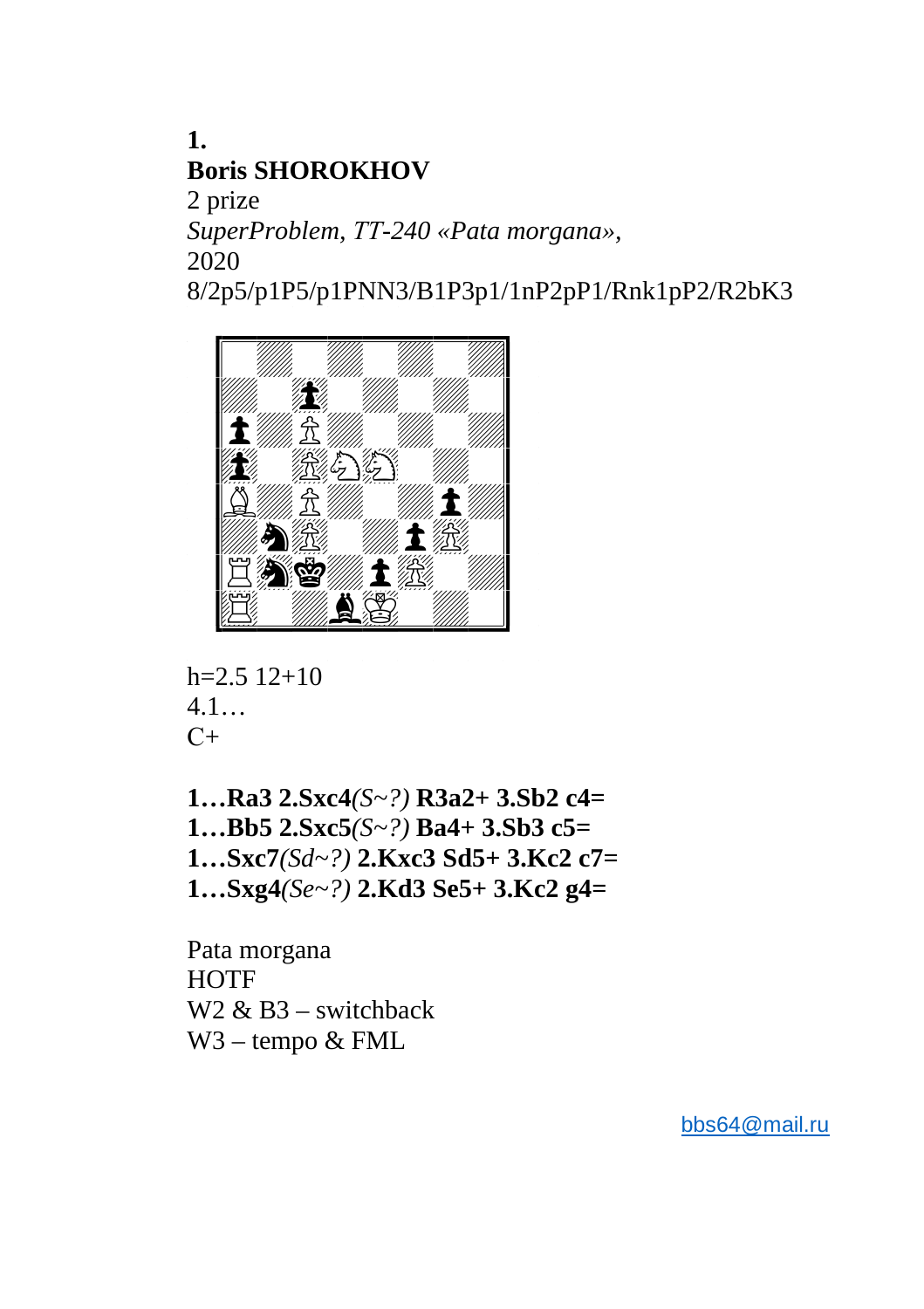**2. Boris SHOROKHOV**  2 prize *Pal BENKO-MT,*  2020 1Q6/1B4Bp/4k3/1Rp2pRK/rr6/1p4p1/8/8



h=3.5 6+8 2.1… С+

## **1…Qxg3 2.Rf4 Bb2 3.Rad4 Rg6+ 4.Ke5 Rh6=**

## **1…Bg2 2.Re4 Rb6+ 3.Kd5 Rh6 4.Rc4 Qxb3=**

Bristol

exchange of functions (black): Pb3-Pg3 and Pc5-Pf5 exchange of functions (white): Rb5-Rg5 and Bb7-Bg7 chameleon echo model stalemates with three pins and three restraints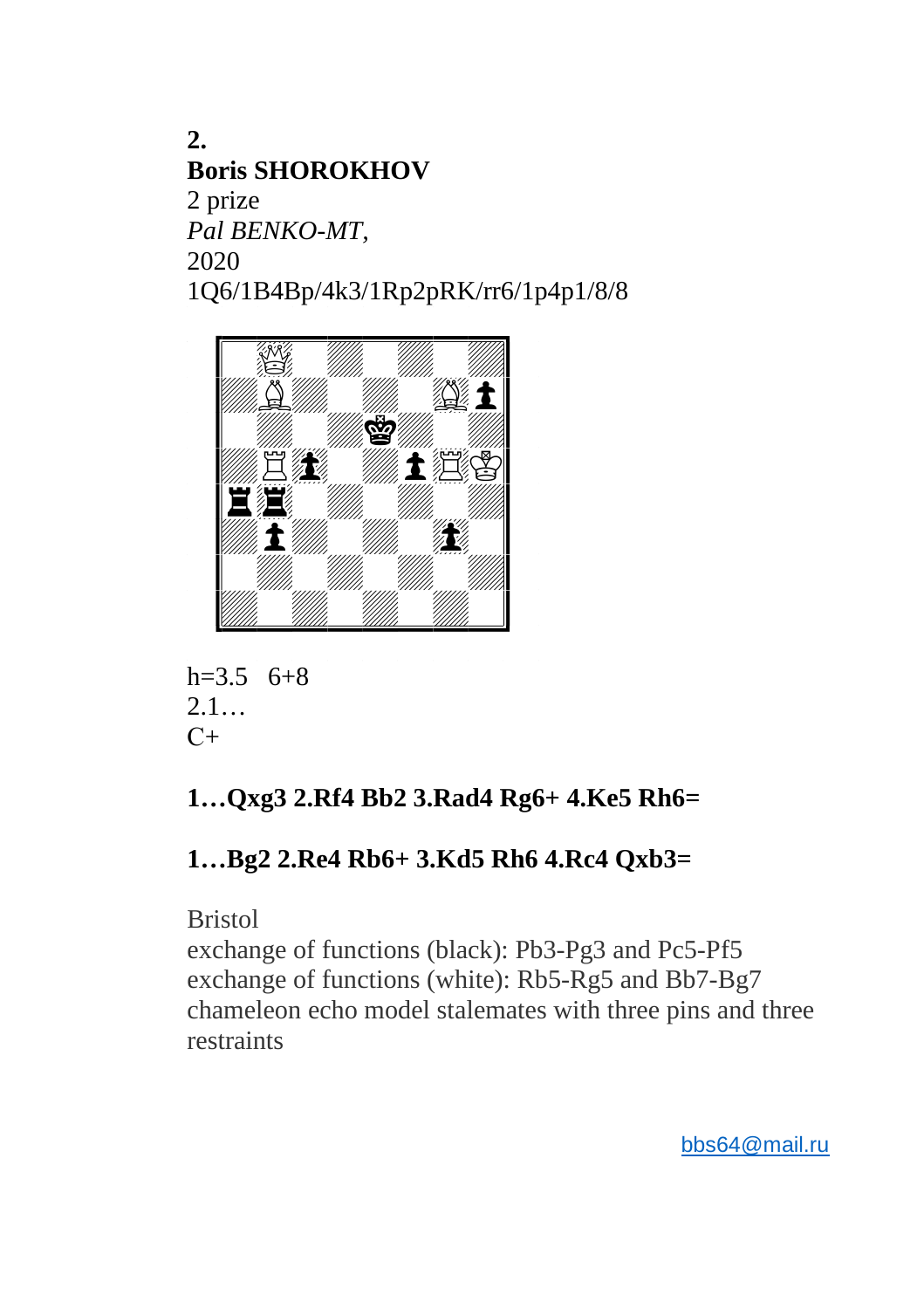$\overline{3}$ . **Boris SHOROKHOV**  $1 H M$ SuperProblem, TT-220 (Four pieces - four corners), 2019

r7/2n2NBk/8/8/6N1/8/5nKp/R4r2





## 1.Rh8 Sxh8 2.Sa8 Rxa8 3.Ra1 Bxa1 4.Sh1 Kxh1=

Four pieces - four corners The theme is made for both white and black All moves are themed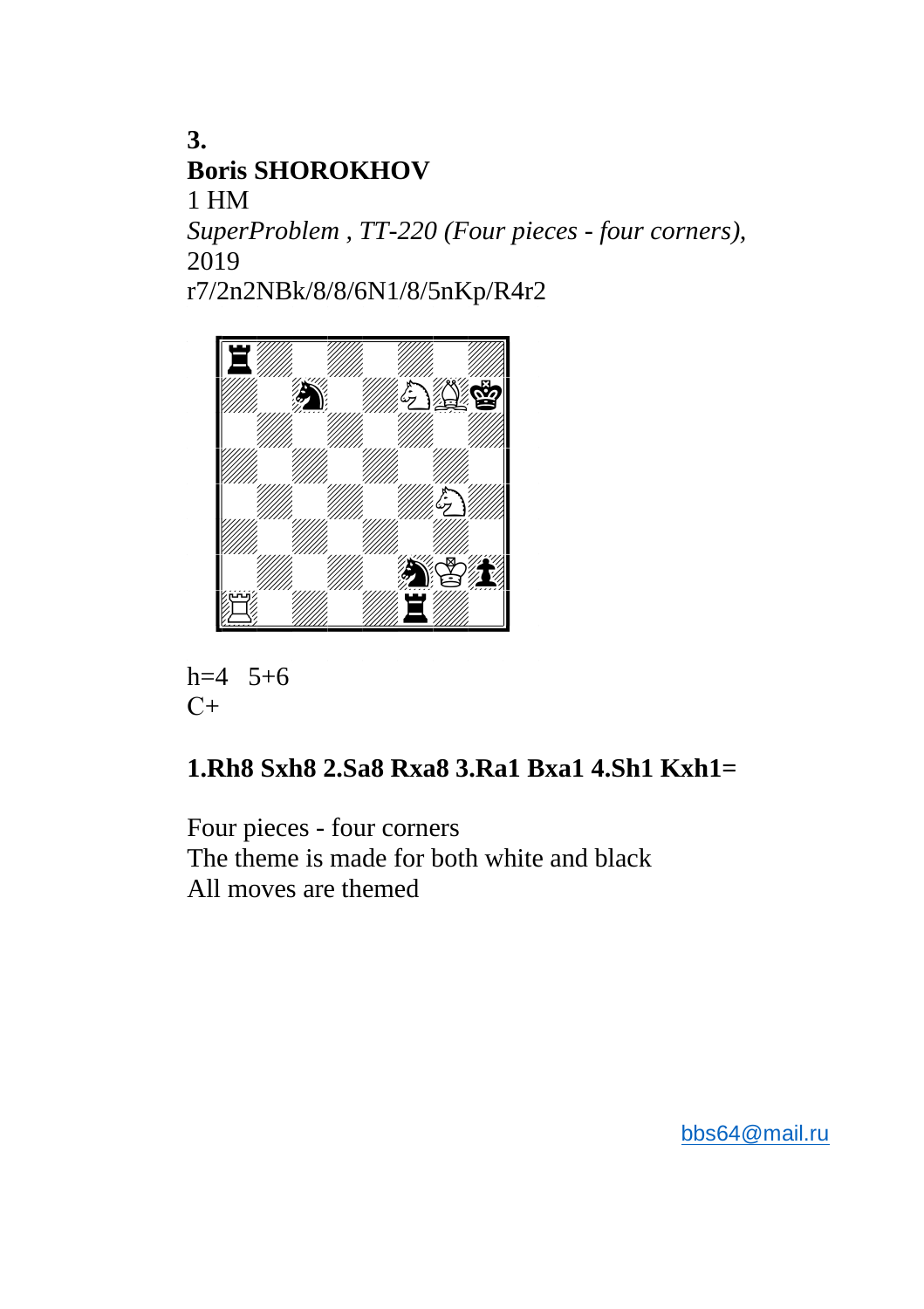**4. Boris SHOROKHOV**  Сomm. *Moscow Tourney 2020*  k7/2Q3r1/8/3p4/3K2P1/6b1/2r1P3/8



$$
h=2.5 \quad 4+5
$$
  
3.1...  
C+

**1...Q:c2 2.Rh7 Q:h7 3.Bc7 Q:c7=**  *(2. Rgc7? Bc7? Q:c7 3. ?)* **1...Q:g3 2.Rc3 Q:c3 3.Rgc7 Q:c7=**  *(2.Rcc7? Rgc7? Q:c7 3 ?)* **1...Q:g7 2.Be5+ Q:e5 3.Rcc7 Q:c7=**  *(2.Bc7? Rcc7? Q:c7 3. ?)* 

Three Rundlaufs white queen Three black pieces are captures in a cycleе FML on square c7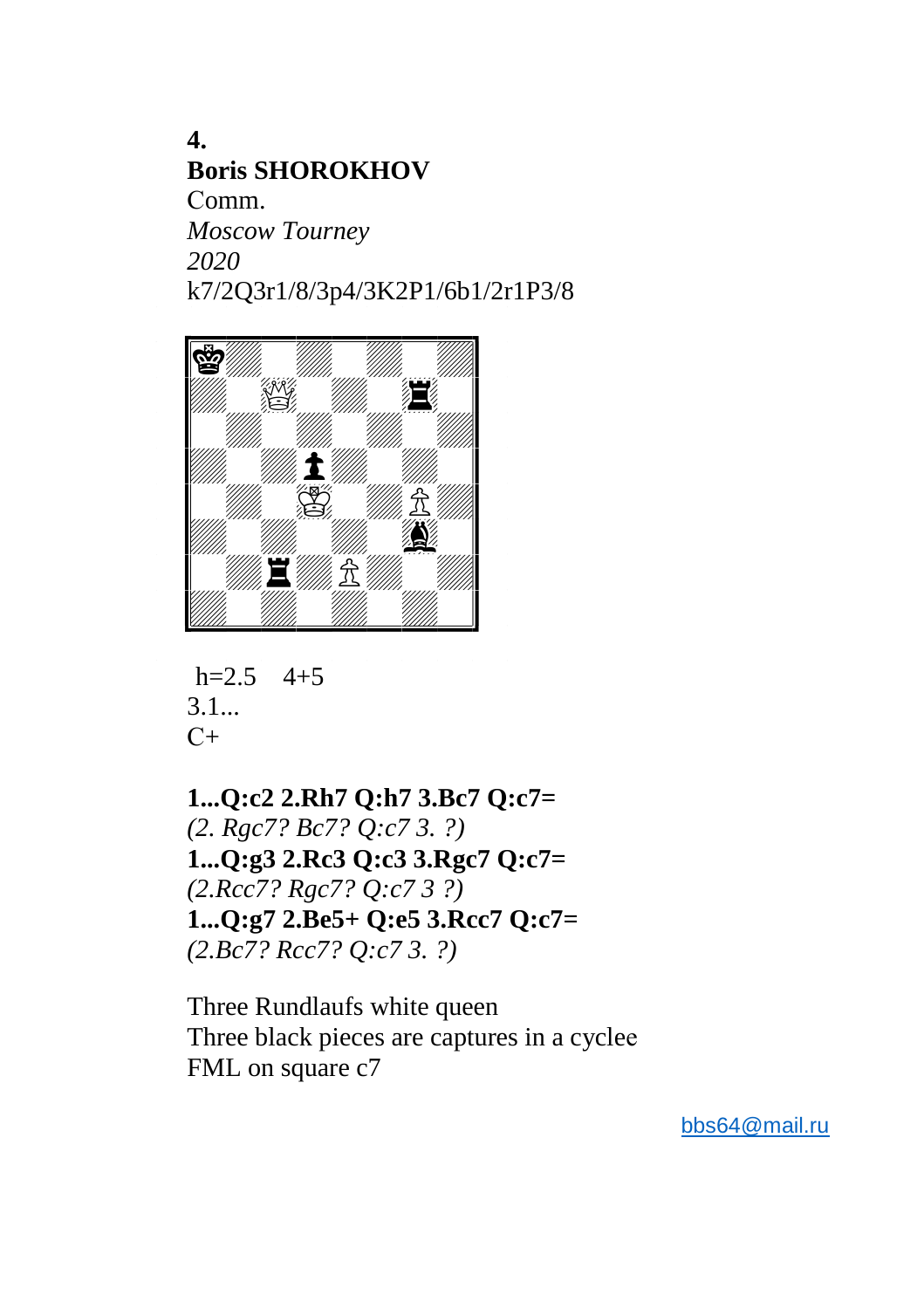**5. Boris SHOROKHOV**  Comm. *7 th FIDE World Cup, 2019*  8/8/7p/5Pk1/6P1/2n5/2Kn4/5q2



 $h#2.5$  3+5  $2.1...$ Masand  $C_{+}$ 

**1...K\*c3 2.Qc4[g4=b]+! Kb2 3.Qd4[d2=w][g4=w]+ Sf3[d4=w]# 1...K\*d2 2.Qg2[g4=b]+! Ke1 3.Qg3[c3=w][g4=w]+ Se4[g3=w]#** 

Logic: twofold change of color of the same pawn g4 in each solution Zilahi Model mates